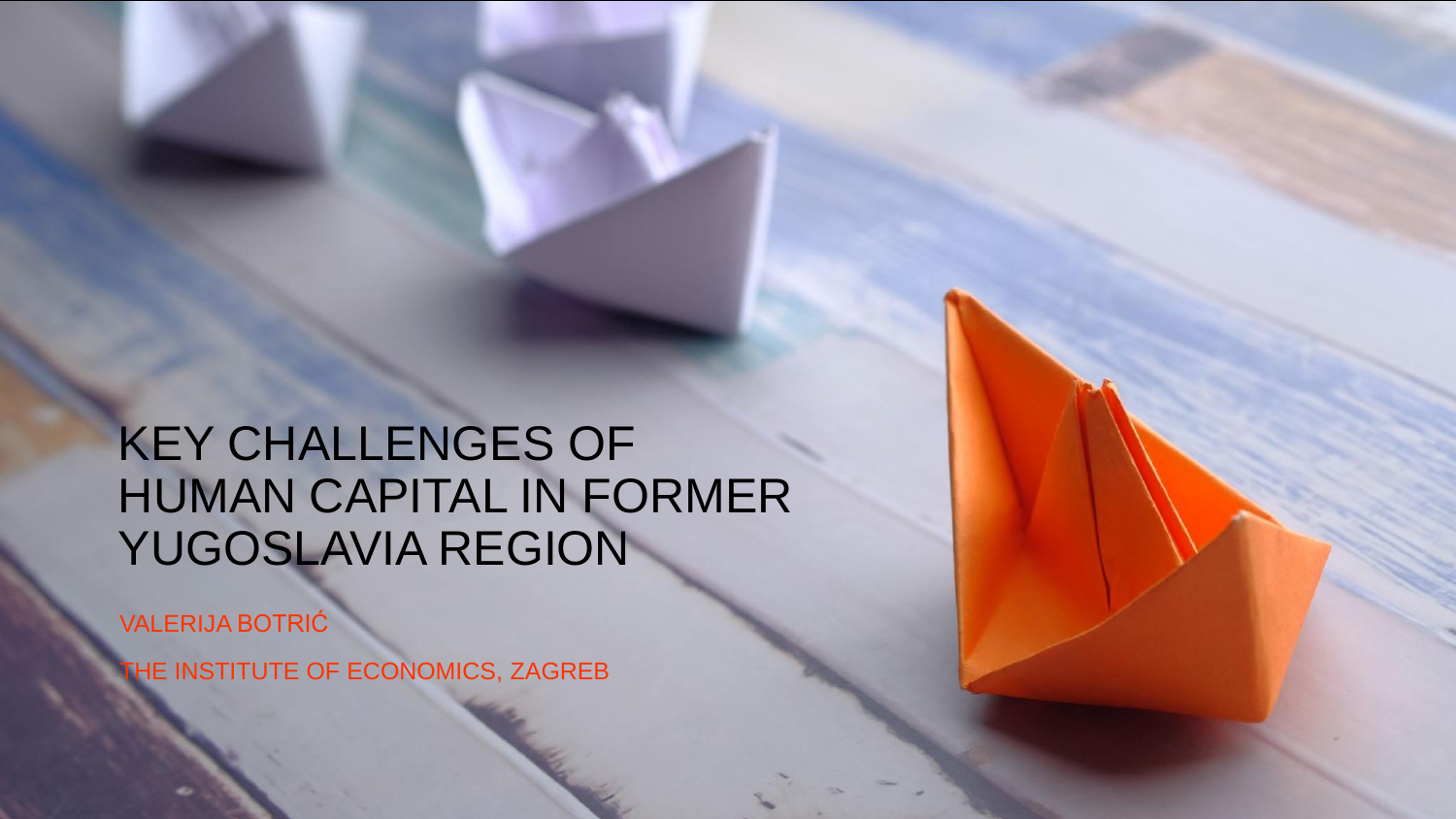## KEY CHALLANGES

- **Demographic changes aging population**
- In case of some countries/periods even population decline (supported by net migration flows)
- Educational system over-education, skills mismatch, low participation in adult education
- **Low productivity: underutilization of labour, low capital intensity**
- Some similarities to the rest of the Europe
- Some similarities to European South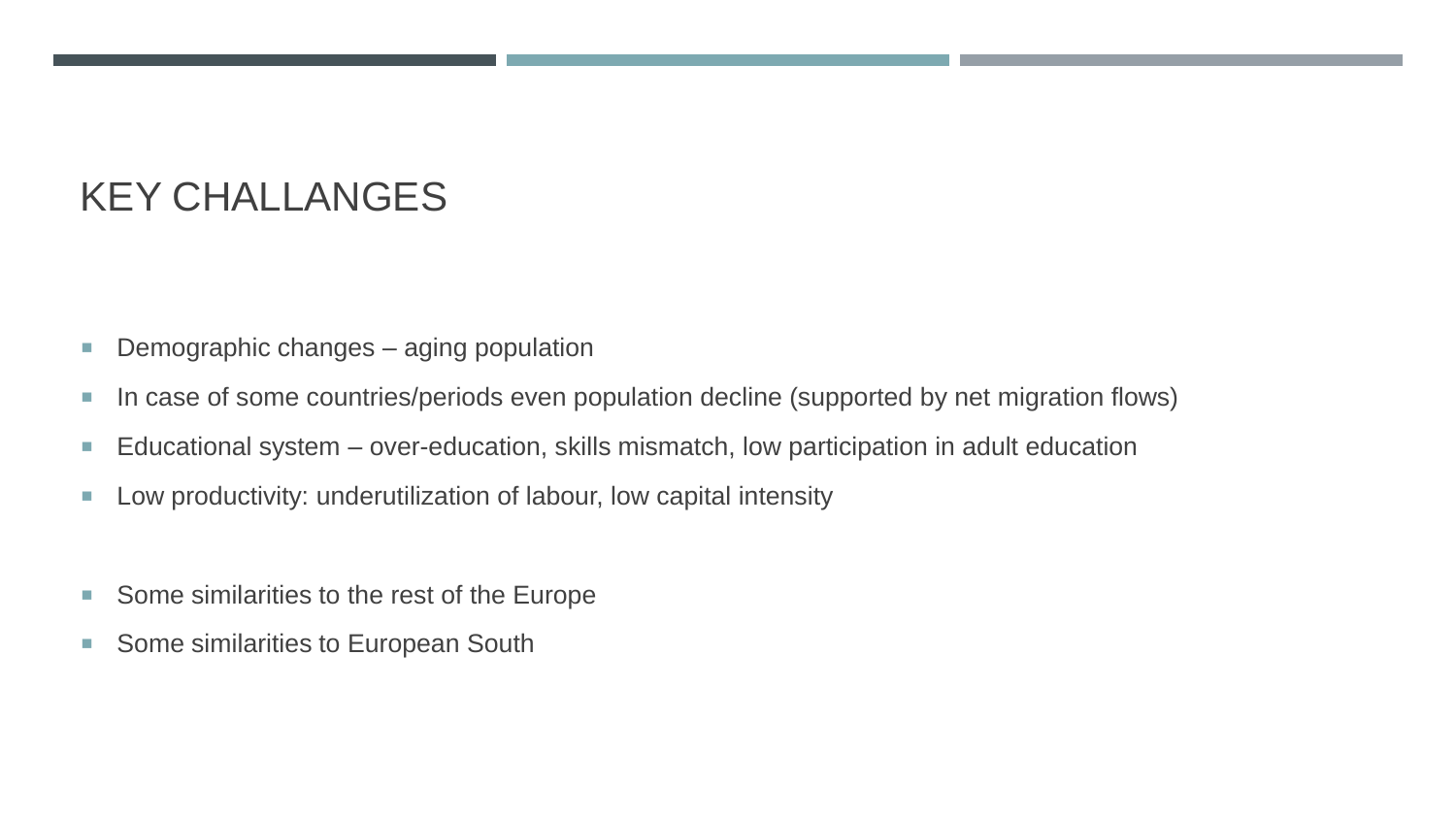# PRE-PANDEMIC HOT TOPICS: MIGRATION AND RESTRUCTURING

Strong net emigration (?)



- **Finding better work and life opporunities (labour** market mechanisms work!)
- **Labour market skills mismatch (slow reforming** educational system)
- **Labour market institutions**
- **Voting with their feet**
- Lack of precise (structural!) data

Lingering economic structures

- High unemployment
- High (official) inactivity rates
- High informal sector
- Skills shortages in certain sectors
- Inability to attract talent
- Opposition to active immigration policies

The difference in characteristics between those who leave and those who stay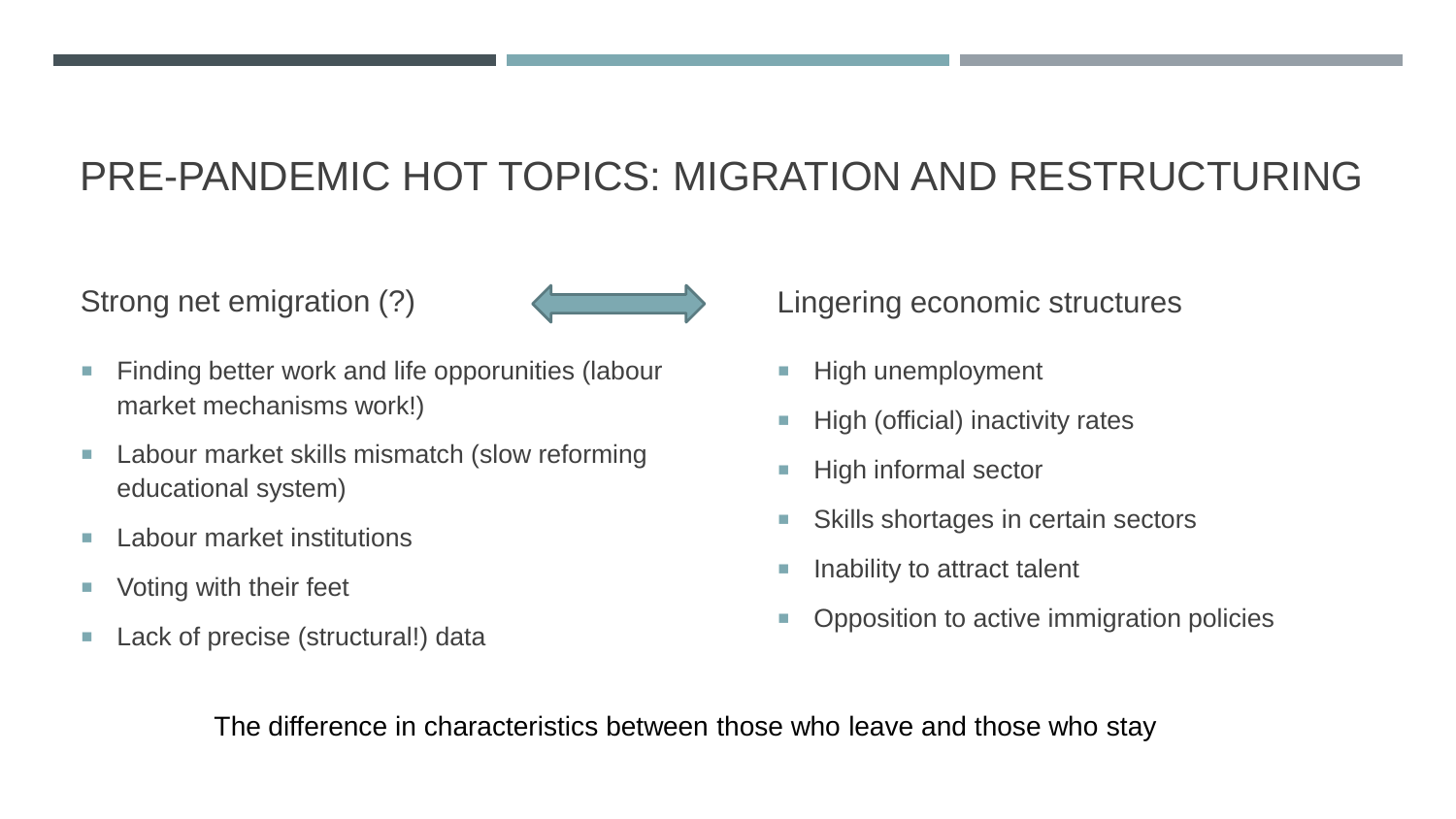#### HUMAN CAPITAL – STILL A COMPARATIVE ADANTAGE?

#### Average annual change, 2006-2019 Vork population (15-64) share



 $\blacksquare$  total population  $\blacksquare$  natural change  $\blacksquare$  net migration

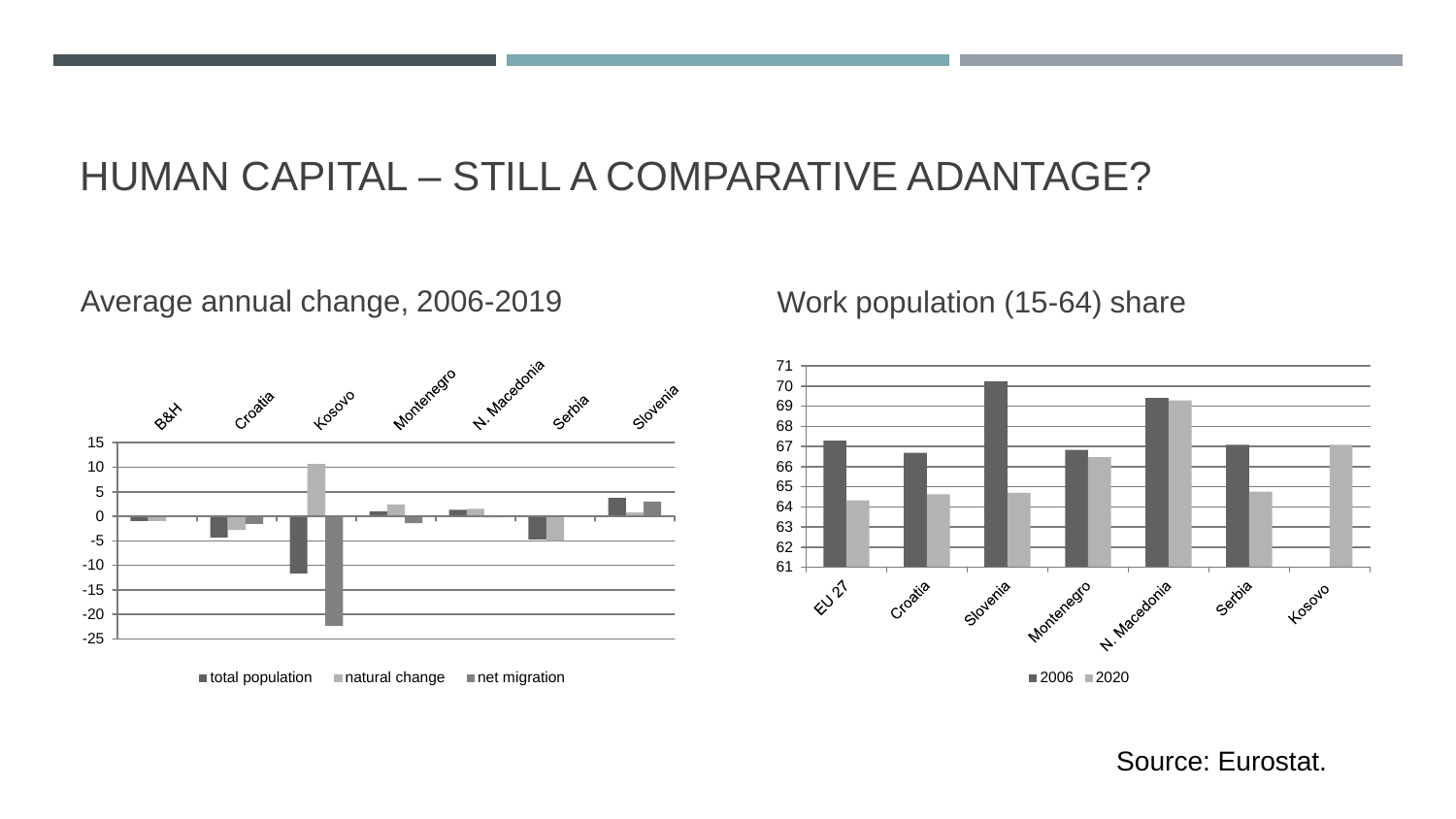#### EMPLOYMENT TO POPULATIN RATIO



Source: PennWorldTables10.0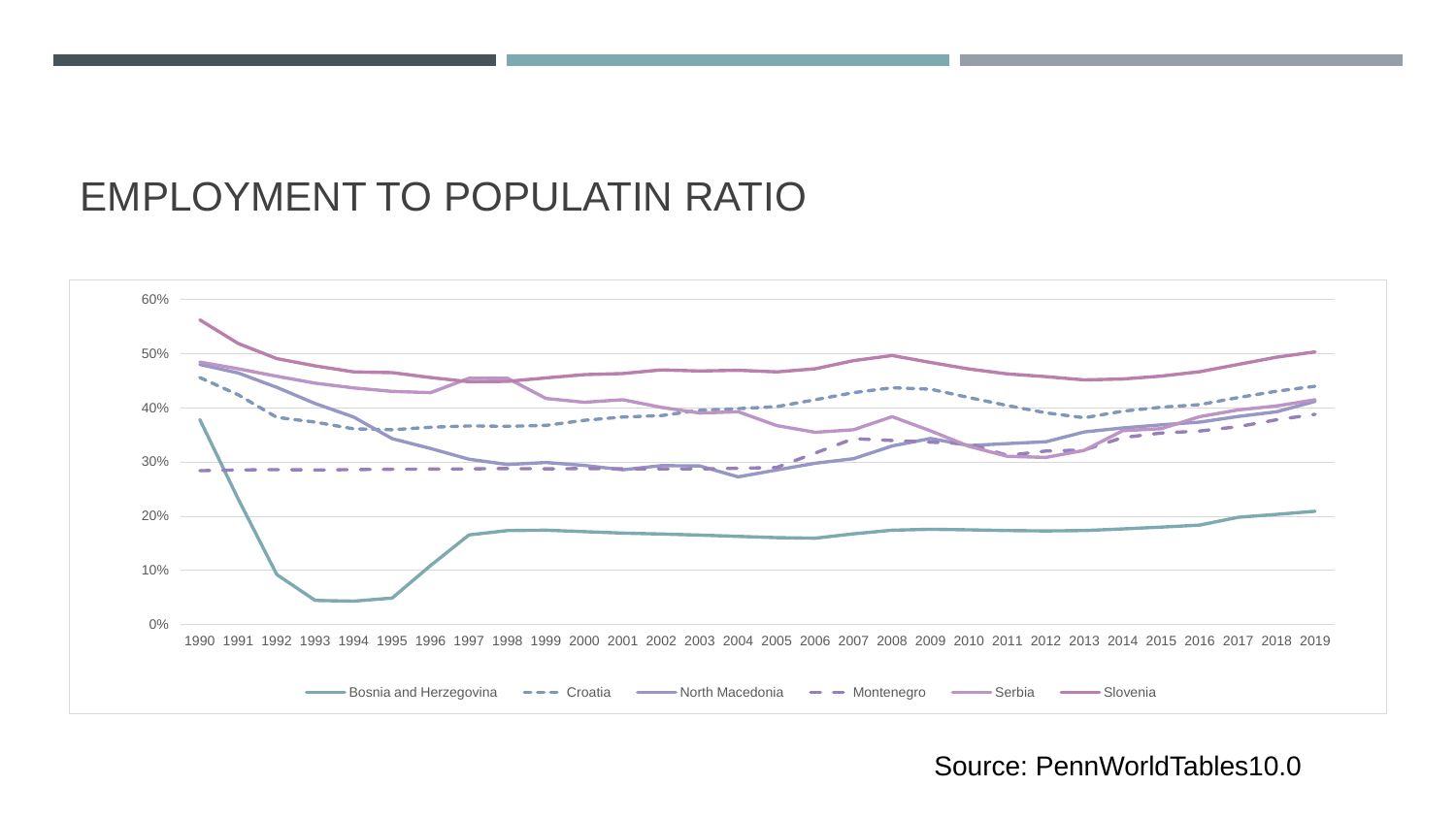### THE CONSEQUENCES OF MIGRATIONS



#### Migration stock dynamics Migration stock dynamics and brain drain drain drain drain drain



Source: UNDESA 2020. Source: Fragile States Index 2020.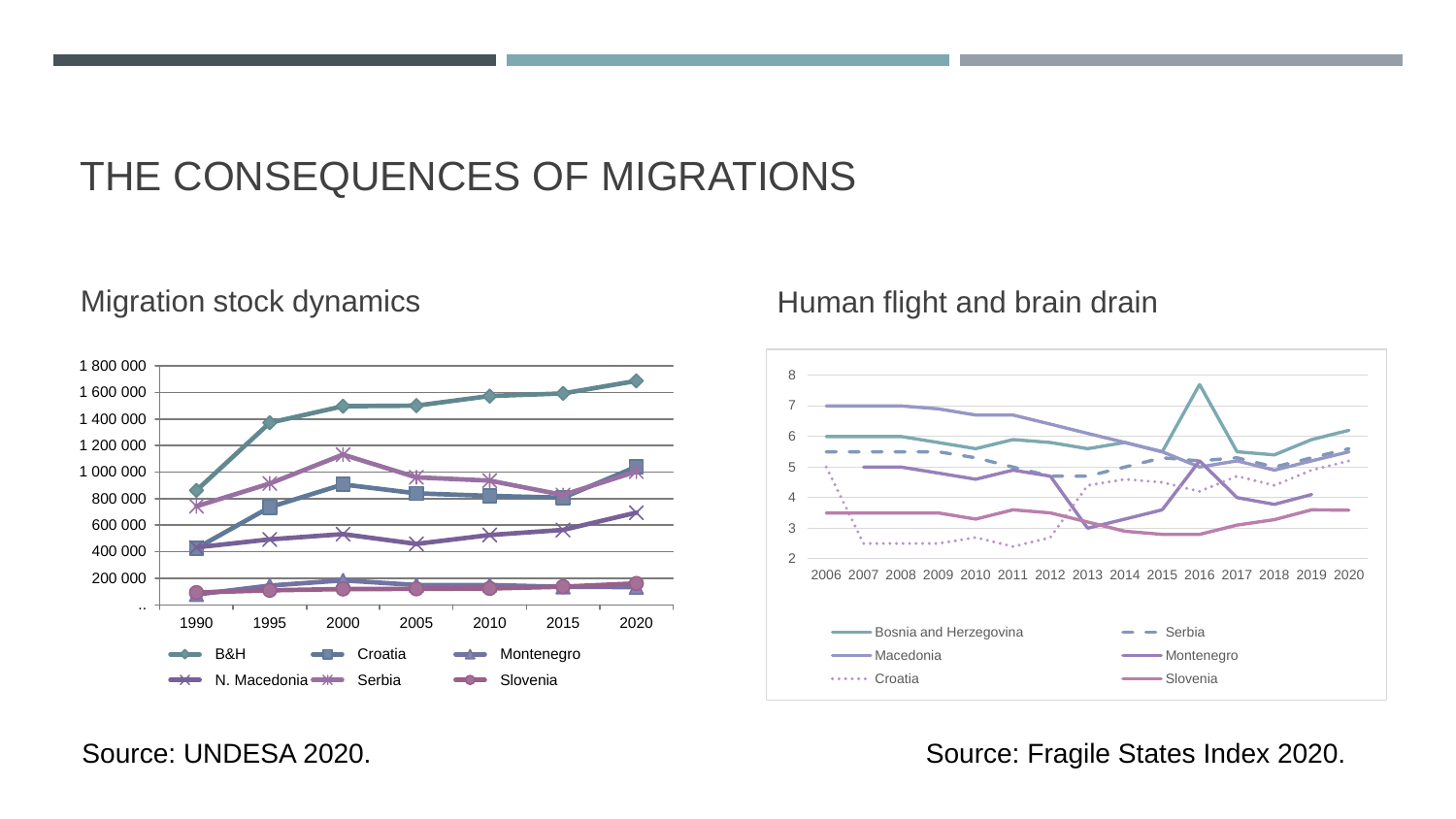#### PERCENTAGE OF POPULATION BY EDUCATIONAL ATTAINMENT LEVEL, 2019

Less than primary, primary and lower secondary education



#### Tertiary education

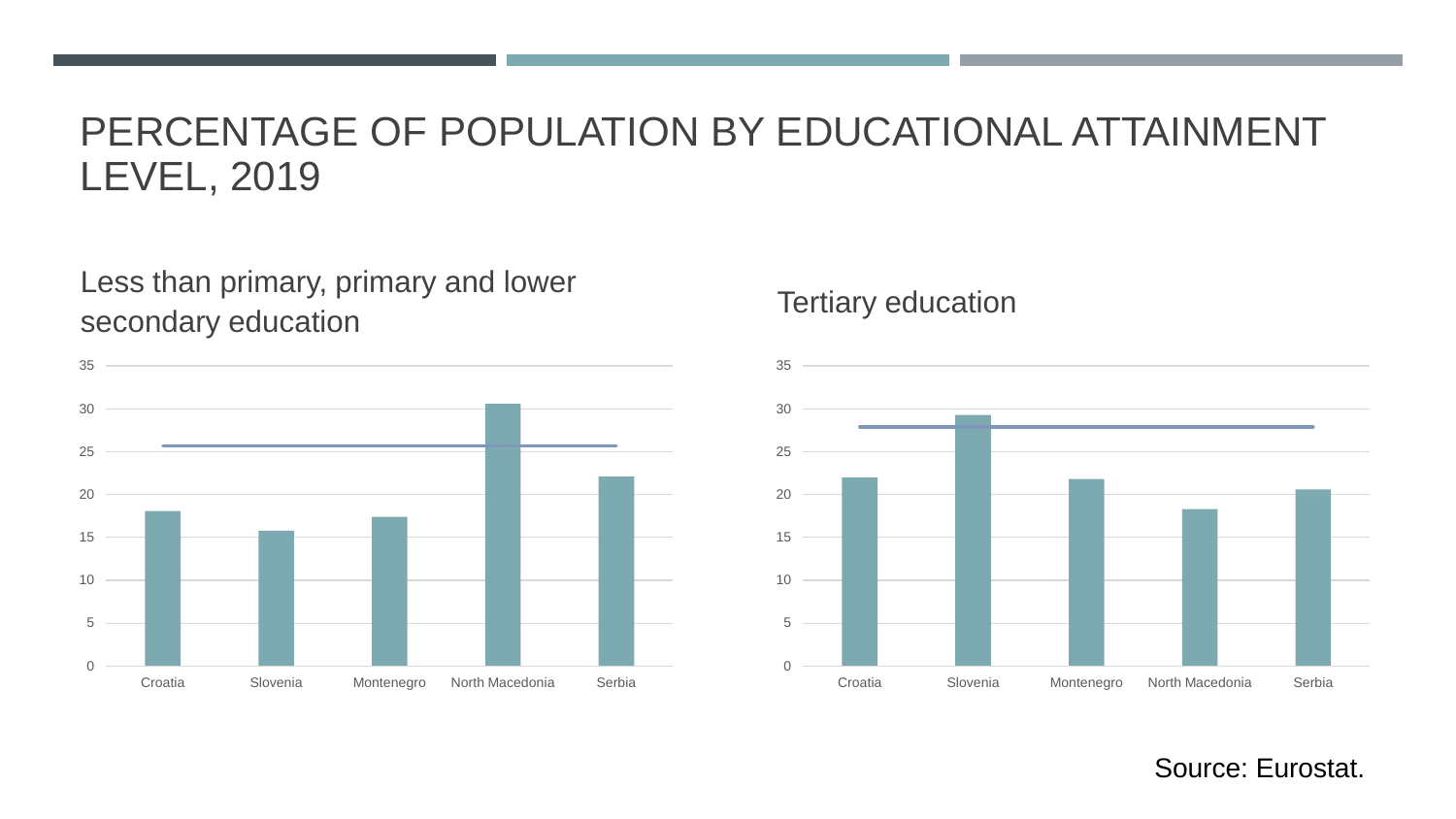## (INVESTING IN) HUMAN CAPITAL



#### Human capital index (2020) Participation in education and training (18-<br>  $64$ , 2010 64), 2019



Source: The World Bank.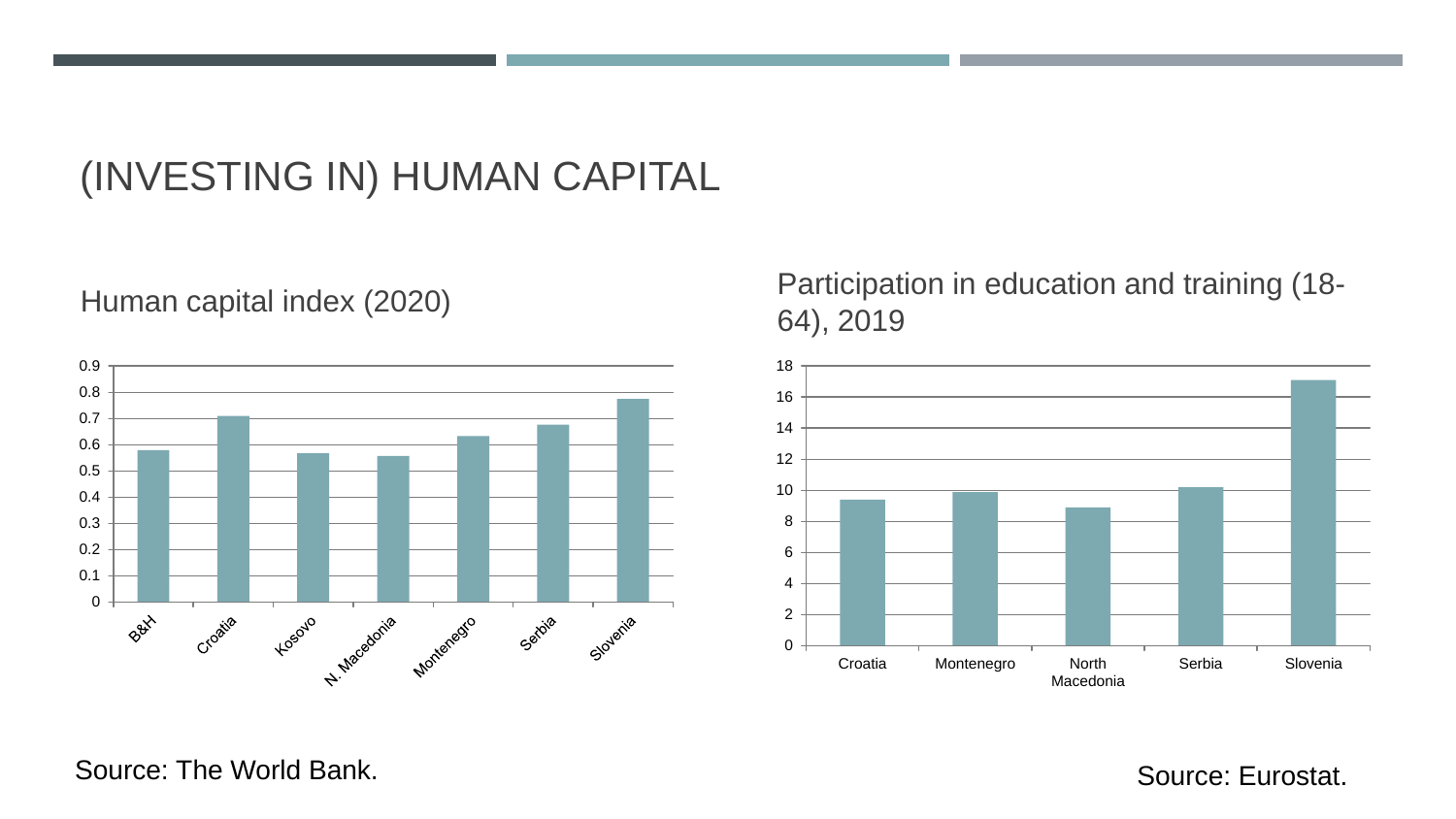## ACTIVITY RATES AND EDUCATIONAL ATTAINMENT (15-64)

#### Less than primary, primary and lower secondary education



#### Tertiary education

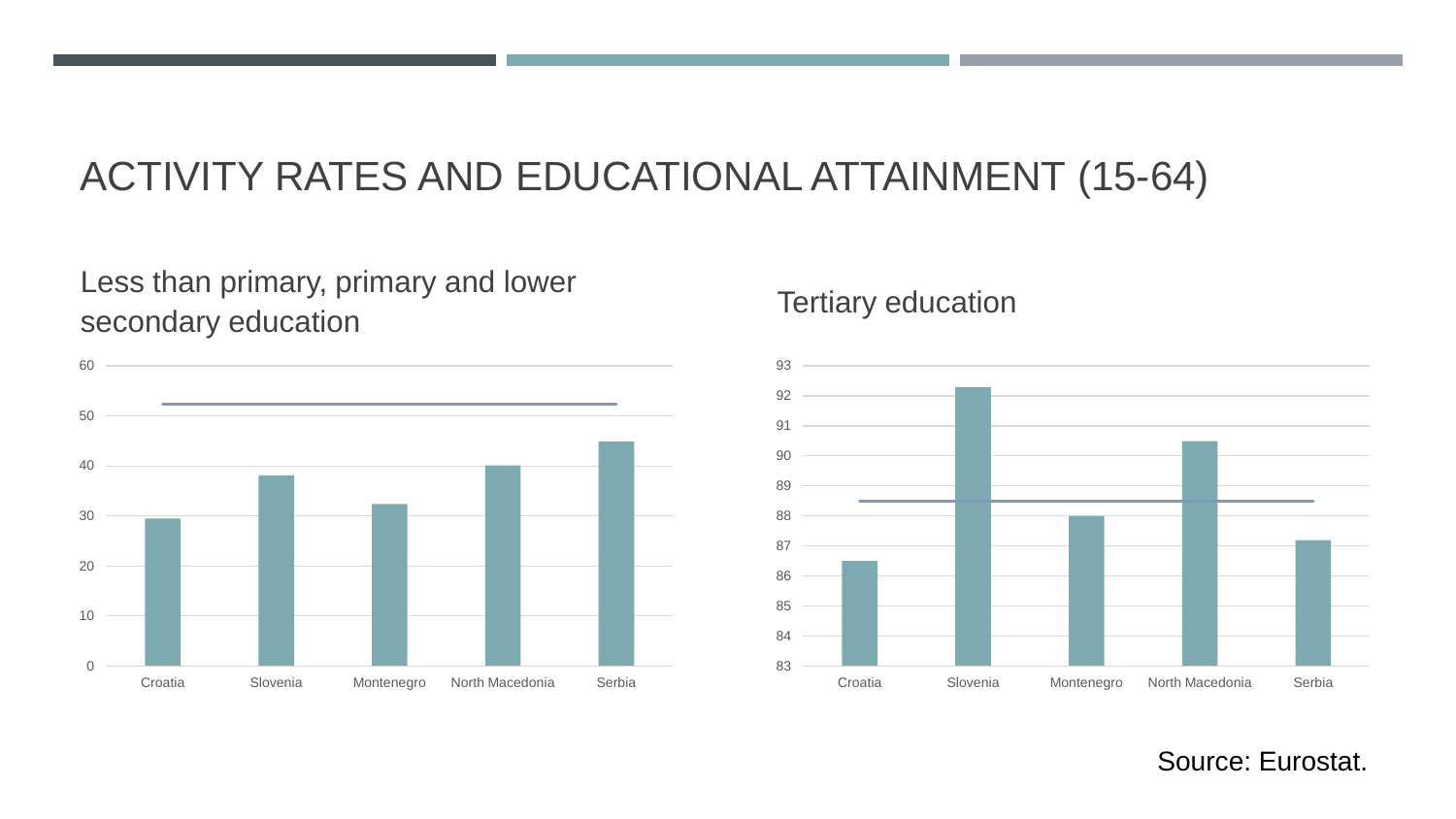### UNEMPLOYMENT – PRE-PANDEMIC SLIGHT IMPROVEMENT



Source: WIIW Annual Database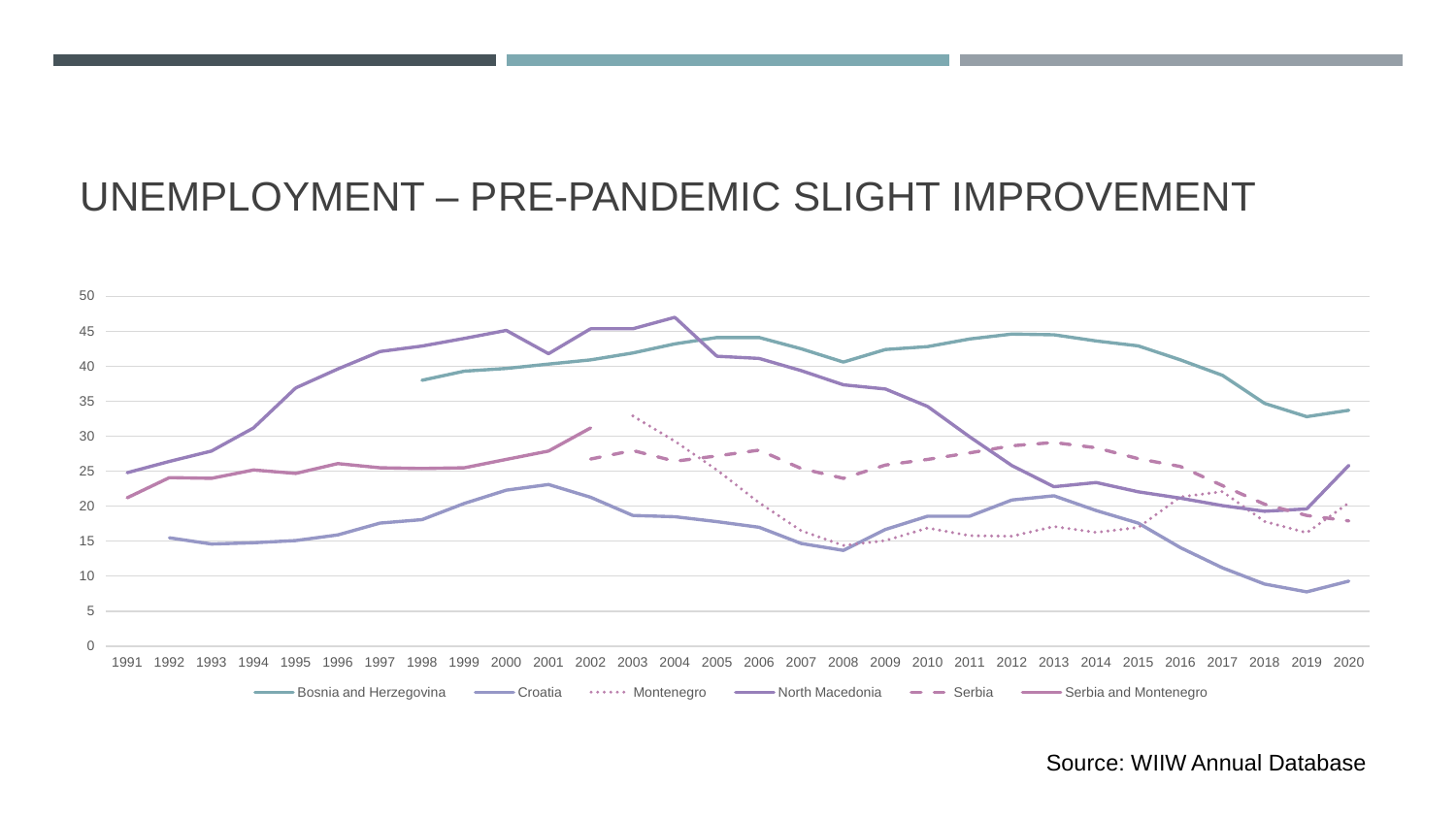### YOUTH EMPLOYMENT PROSPECTS LOW

 Croatia Slovenia Montenegro North Macedonia Serbia

Tertiary educated youth, percentage of total employment, 2019

Up to lower secondary educated youth, percentage of total employment, 2019

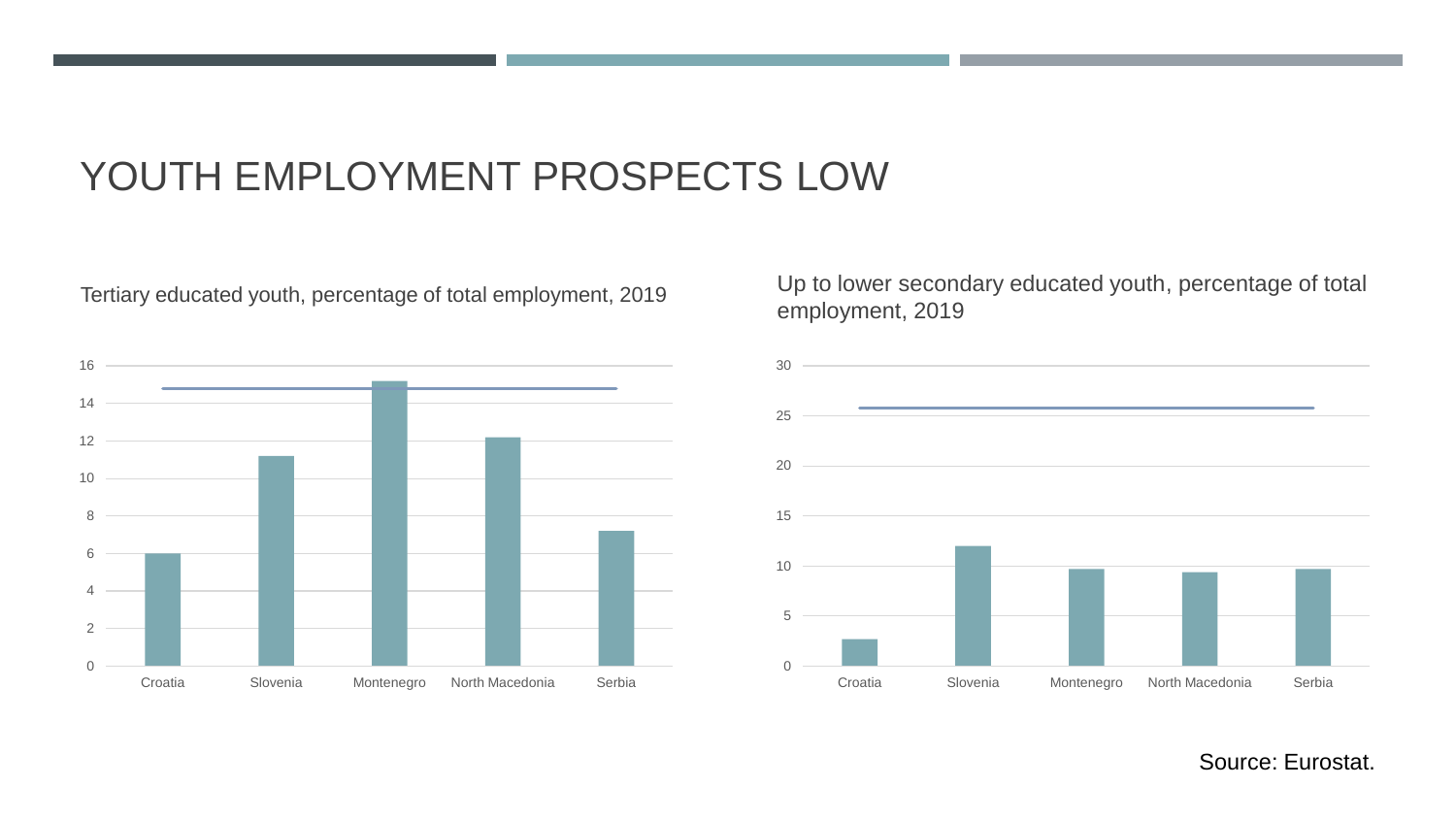### TRANSITION FROM SCHOOL TO WORK

Employment of youth (15-34), 1-3 years after existing education, 2019

Underachieving 15y-olds, 2018



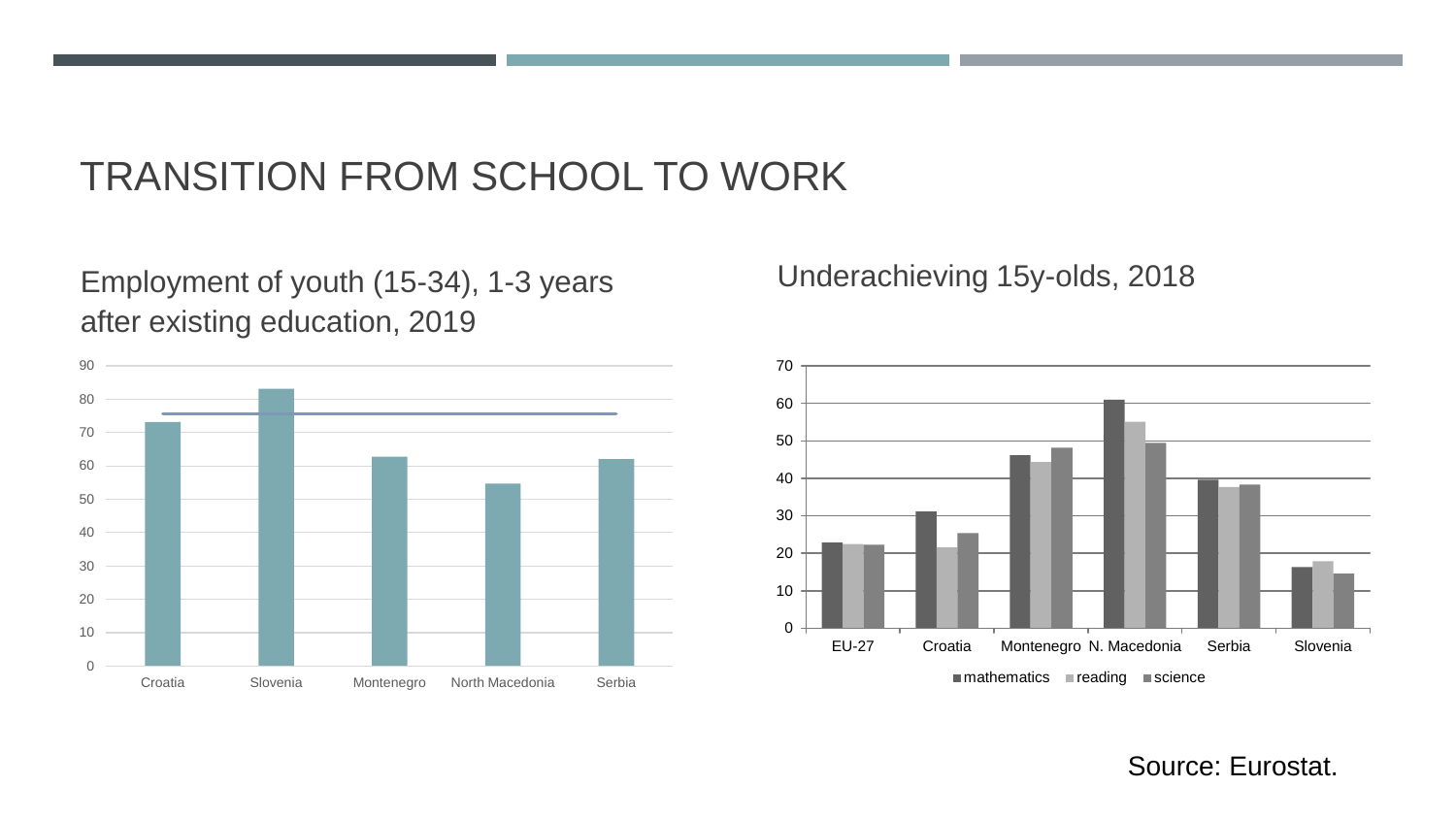#### ECONOMIC STRUCTURE – EMPLOYMENT 2019

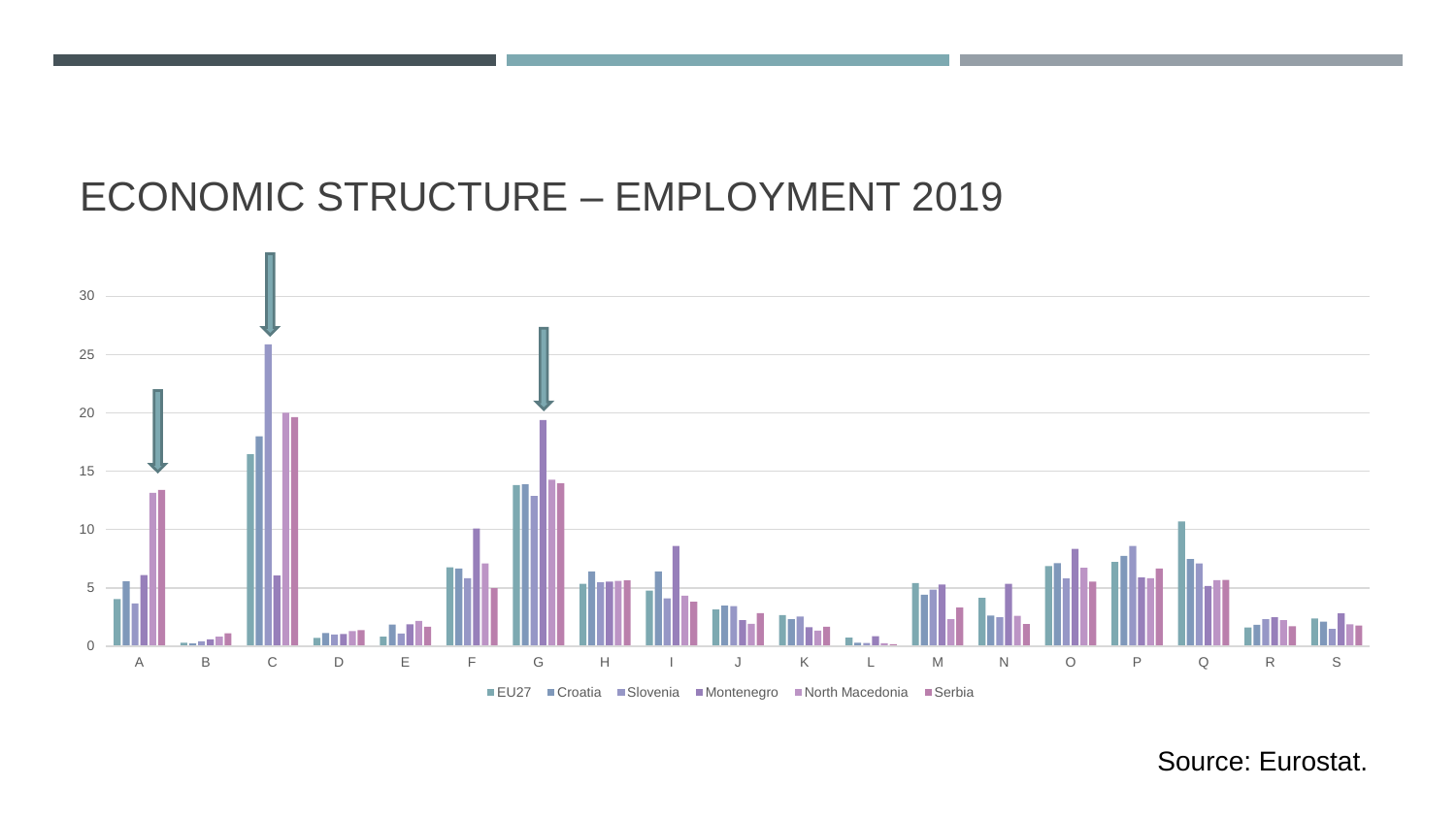### POST-PANDEMIC PROSPECTS?

- Clearly, not the reliable pool for further emigration (to EU)
- Active imigration strategies (although politically still unpopular) should be developed
- Education must be a priority, life-long learning key for adressing (not only!) the issue of aging population
- **Integration in global value chains shorter global value chains related to pandemics an opportunity (however,** skills depletion, competition, education system ...)
- Limits of the existing policy creating structures...
- Dependence on the decision making process outside the region...